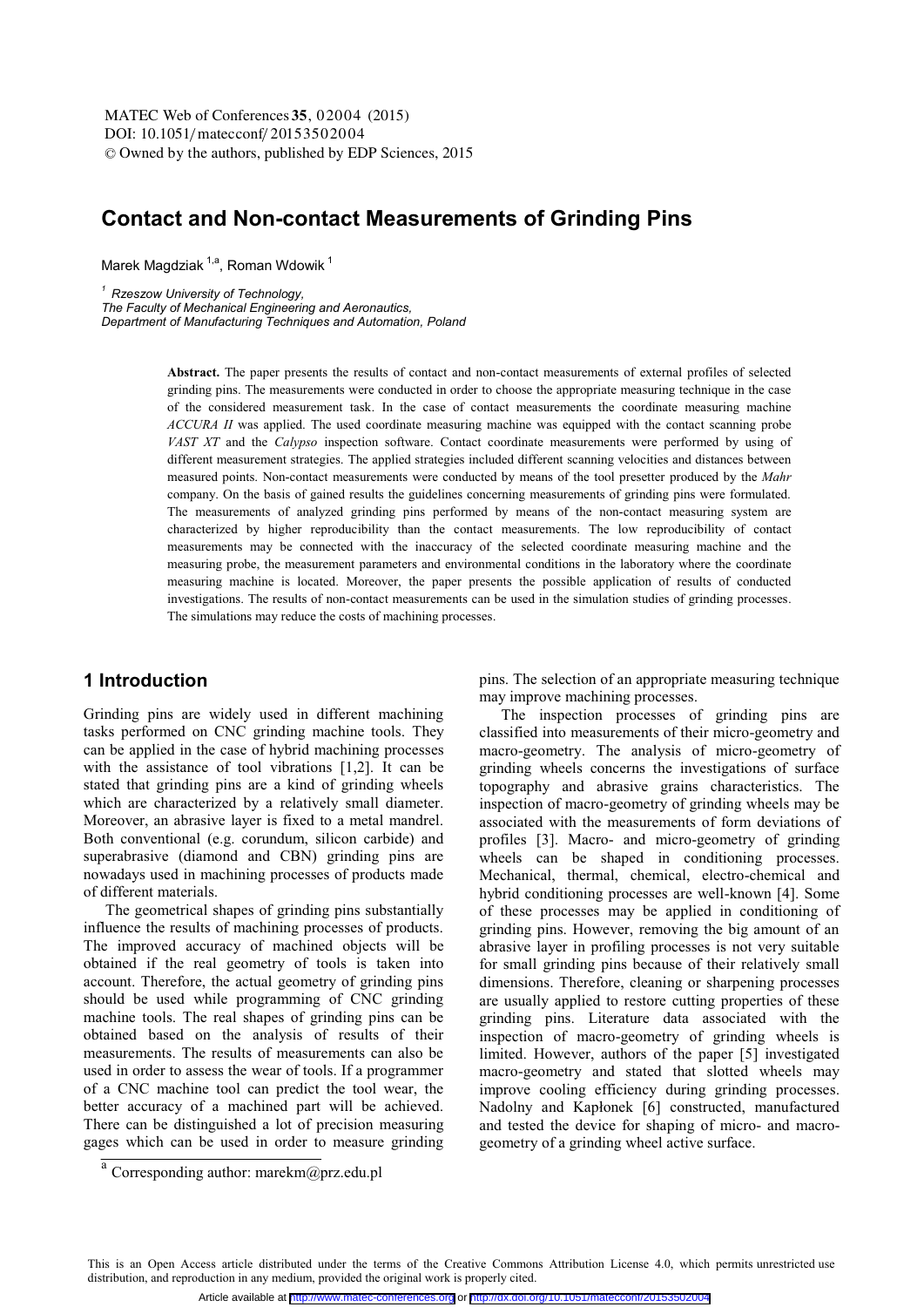The article concerns the measurements of external profiles of two selected superabrasive grinding pins. The measurements were conducted in order to choose the appropriate, among analyzed, measuring technique in the case of the considered measurement task. In the next parts of the paper the results of both contact and noncontact measurements of grinding pins are presented. The end of the article includes the possible application of gained results of experimental investigations and the conclusions concerning the performed research.

## **2 Contact coordinate measurements of grinding pins profiles**

There were performed contact measurements of two considered grinding pins. The analyzed grinding pins had the same nominal data. The nominal diameter of grinding pins was equal 6 mm. Two grinding pins were measured in order to verify the results of conducted measurements. The measurements were conducted with the use of the selected coordinate measuring machine (CMM) and different measurement parameters. The inspection processes of grinding pins were conducted by using of the coordinate measuring machine *ACCURA II* equipped with the contact measuring probe *VAST XT* (Fig. 1) and the *Calypso* software. The applied measuring system is produced by the *Carl Zeiss* company and is characterized by the following accuracy parameters [7,8]:

- - $E_{L, MPE} = 1.6 + L/333$  μm;
- - $P_{FTU, MPE} = 1.7 \text{ }\mu\text{m};$
- - $MPE_{Tij}$  = 2.5  $\mu$ m;
- - $MPT_{\tau ii} = 50.0$  s.

The nominal diameter of the stylus tip of the measuring probe, used during the experimental investigations, was equal 0.5 mm. The measurement processes of grinding pins were performed along their longitudinal sections by using of the *2D curve* measurement element which is available in the *Calypso* software. The investigations were conducted with the use of different measurement parameters associated with a scanning velocity and a distance between measured points. In the beginning of measurement processes start and end points of measured profiles were defined. The coordinate measurements were performed with the following parameters of coordinate measurements:

- scanning velocities (denoted as *v*): 0.5; 1.0; 1.5 mm/s;
- distances between measured points (denoted as *d*): 0.1; 0.15 mm.

The measurements, with the above mentioned measurement parameters, were conducted in order to asses the possibilities of using the selected coordinate measuring machine in the considered measurement task. The coordinates of measured points, representing the external profiles of grinding pins and obtained with the use of different measurement strategies, were exported from the *Calypso* inspection software of the CMM *ACCURA II* and imported to the *CATIA V5* computer aided design (CAD) software. The selected CAD software was used in order to analyze the gained results of coordinate measurements. The analysis of results, obtained by using of the applied CMM and the

measurement parameters, was conducted with the use of the *Digitized Shape Editor* module of the *CATIA V5* software. The measured profiles were compared to nominal data in order to calculate the maximum local form deviations of measured contours of analyzed grinding pins. In order to evaluate deviations, there were conducted the best fit processes of measured data to nominal data. The evaluated maximum local form deviations in the case of two analyzed grinding pins and different measurements parameters are presented in the Tables 1 and 2. Based on the results of measurements the dispersion was calculated.



**Figure 1.** The measurements of the grinding pin by using of the selected coordinate measuring machine.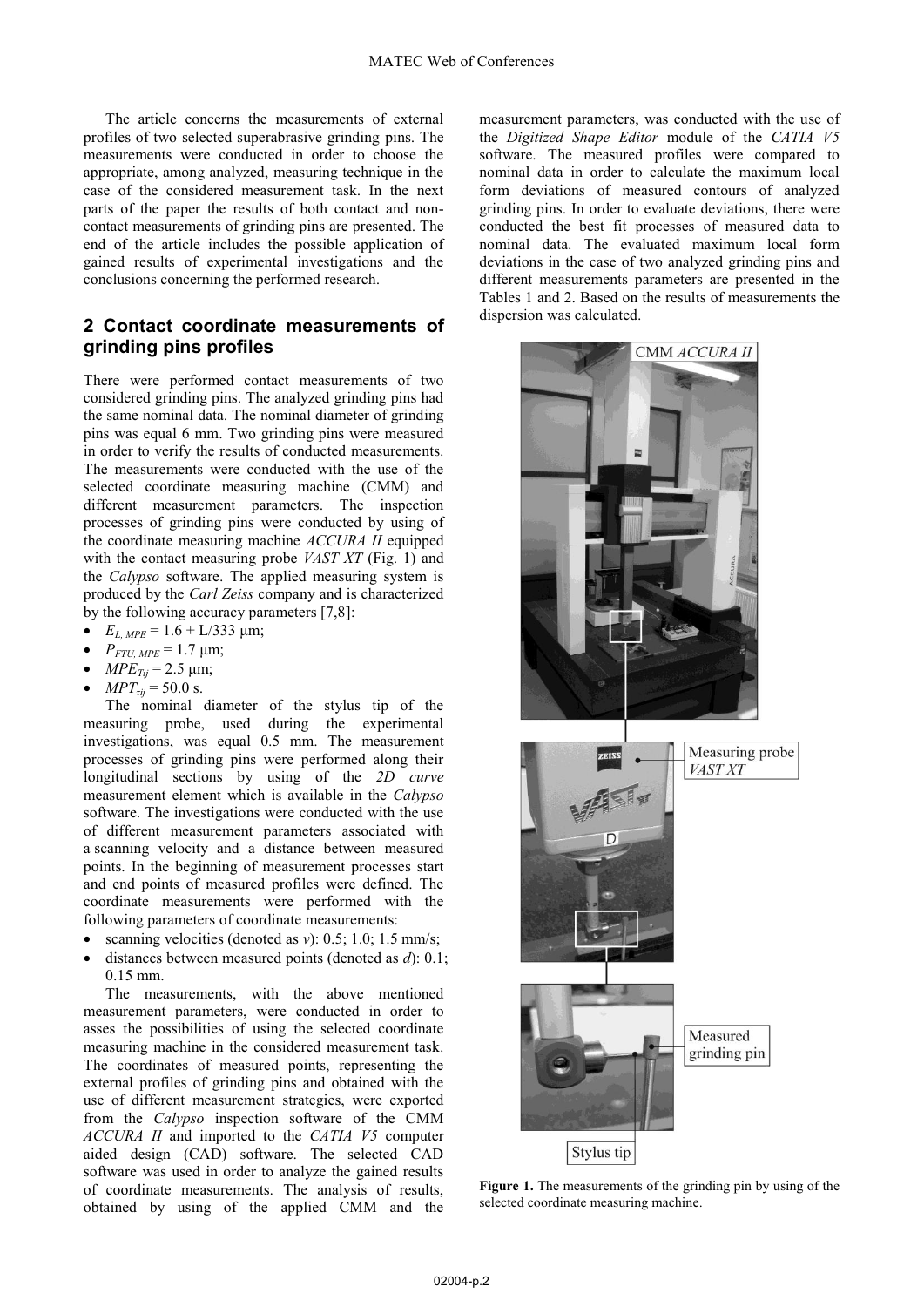| $\nu$ , mm/s   | $d, \text{mm}$ |            |                |
|----------------|----------------|------------|----------------|
|                | 0.1            | 0.15       | Dispersion, mm |
| 0.5            | $0.071$ mm     | $0.062$ mm | 0.009          |
| 1.0            | $0.056$ mm     | $0.048$ mm | 0.008          |
| 1.5            | $0.988$ mm     | $0.221$ mm | 0.767          |
| Dispersion, mm | 0.932          | 0.173      |                |

**Table 1.** The results of coordinate measurements in the case of the first grinding pin.

**Table 2.** The results of coordinate measurements in the case of the second grinding pin.

| $\nu$ , mm/s   | $d$ , mm   |            |                |
|----------------|------------|------------|----------------|
|                | 0.1        | 0.15       | Dispersion, mm |
| 0.5            | $0.260$ mm | $0.238$ mm | 0.022          |
| 1.0            | $0.220$ mm | $0.241$ mm | 0.021          |
| 1.5            | $0.273$ mm | $0.048$ mm | 0.225          |
| Dispersion, mm | 0.053      | 0.193      |                |

# **3 Non-contact measurements of profiles of grinding pins**

After performing contact coordinate measurements, the same two superabrasive grinding pins were measured with the use of the selected tool presetter which enables non-contact measurements (Fig. 2). The investigations were conducted for different external profiles of grinding pins than measured using the contact measuring technique. The used presetter is produced by the *Mahr* company. The grinding pins were fixed into the *HSK-63* tool holder and were not pulled out between single measurements. There were performed a series of measurements in order to check the usability of the applied measuring system. The considered grinding pins were placed by the operator in the measuring gauge five times. Then the grinding pins were measured five times at each position.

The results of measurements were the set of points, which represents the external profiles of grinding pins. The coordinates of measured points were saved by using of the software cooperating with the used tool presetter. In the next stage the points were exported to the *CATIA V5* software, which was used in order to analyze the gained results. The analysis was done, similar to the contact coordinate measurements, using the *Digitized Shape Editor* module. The measured data was edited in order to make the analysis easier. The edition consisted of filtering and removing of selected measured points. The form deviations were calculated by fitting the measured data to nominal data by means of the *best fit* function available in the *CATIA V5* software.

The results of non-contact measurements are presented in the Figs. 3 and 4. The shown results concern the arithmetic means of maximum local form deviations obtained at different positions of analyzed grinding pins in the measuring instrument. On the basis of gained results the expanded uncertainties of measurements were calculated. The coverage factor and the level of significance were equal respectively 2.776 and 5 %. The Student's t distribution, which is used in the case of a small number of measurements, was applied in order to select the coverage factor. Based on the arithmetic means of form deviations and the uncertainties the dispersion of results was calculated.



**Figure 2.** The measurements of the grinding pin by using of the selected tool presetter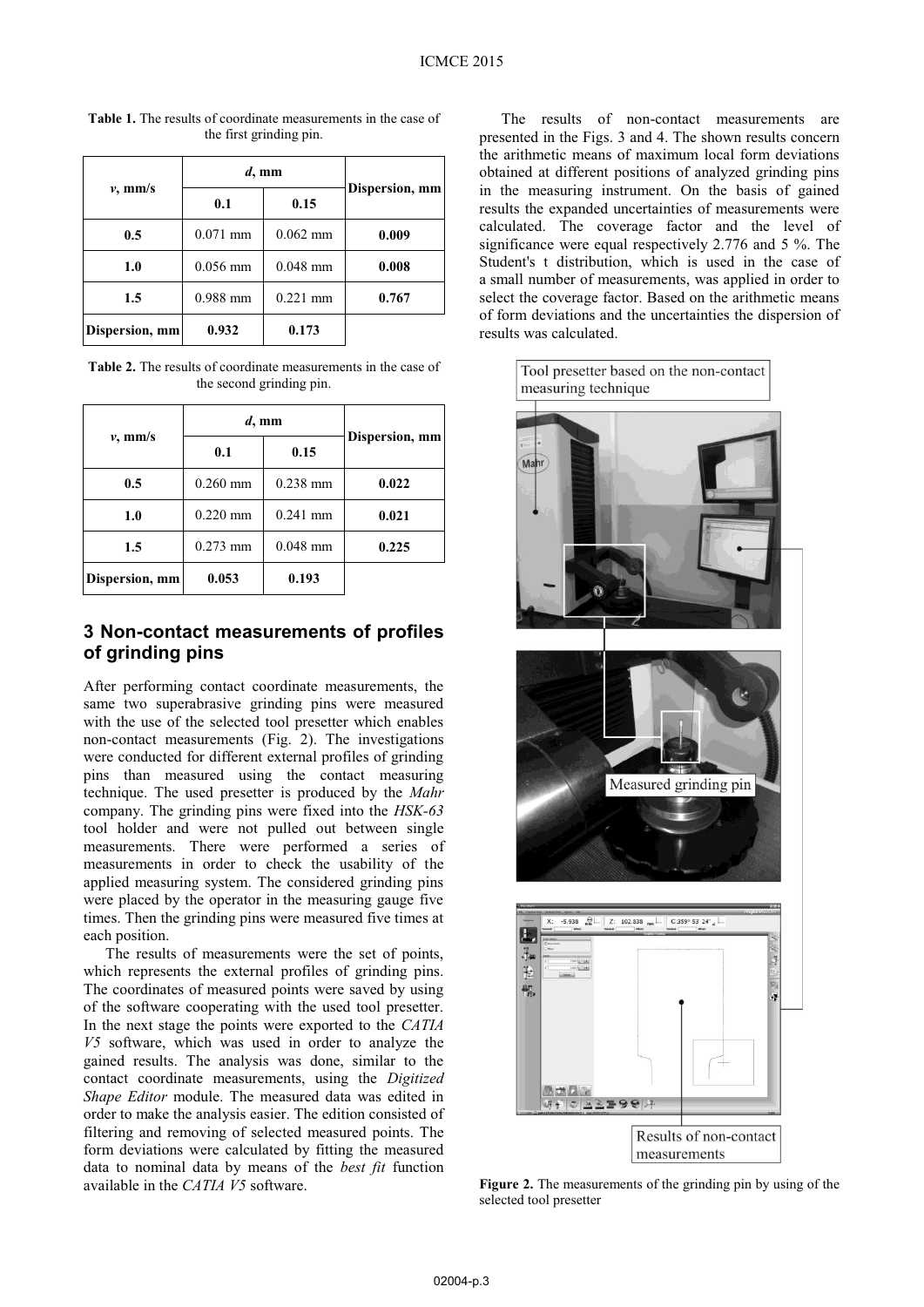## **4 Application of results of conducted measurements of grinding pins**

Based on the results of performed measurements the appropriate measuring technique, among analyzed, of grinding pins can be selected. This technique can be used during digitalization processes of tools. The digitalized grinding pins can be applied when performing simulation investigations of grinding processes of products.

The simulation investigations can be done e.g. by using of the *Esprit* computer aided manufacturing (CAM) software. The user of the *Esprit* software has the possibility of defining special geometry of tools (Fig. 5). This geometry can represent for example the analyzed grinding pins. The models of grinding pins, created based on the coordinates of measured points by using of most CAD software, can be imported to the *Esprit* CAM software and used during simulations.



**Figure 3.** The results of non-contact measurements conducted by using of the selected tool presetter in the case of the first tool



**Figure 4.** The results of non-contact measurements conducted by using of the selected tool presetter in the case of the second tool

### **5 Summary**

There were performed the preliminary studies regarding the selection of a measuring system for the specific case of measurements. Based on the analysis of results the

coordinate measurements of grinding pins are not appropriate for the considered measurement task. The obtained results indicate that measurements conducted using the contact measuring technique are characterized by low reproducibility, which is associated with different measurement parameters applied during coordinate measurements. The large dispersion of results was obtained mostly because of loops of external profiles calculated based on the coordinates of measured points. The loops may result from, among others, the inaccuracy of the applied coordinate measuring machine and the measuring probe, the measurement parameters and environmental conditions in the laboratory where the coordinate measuring machine is located.



Grinding pin defined based on the results of measurements



**Figure 5.** The simulation of a grinding process

Therefore, the measurements of analyzed grinding pins should be performed by means of the non-contact measuring system. The dispersion of results, which was equal respectively 7 μm and 10 μm (Figs. 3 and 4), was much lower than in the case of contact measurements. The non-contact measurements of grinding pins are characterized by higher reproducibility than the contact measurements. The reproducibility is associated with the influence of the user of the optical tool presetter on the results of measurements.

However, the final application of the non-contact measuring technique should be preceded by more detailed research. The additional investigations may concern the analysis of expected accuracy of products machined by means of grinding. Moreover, the